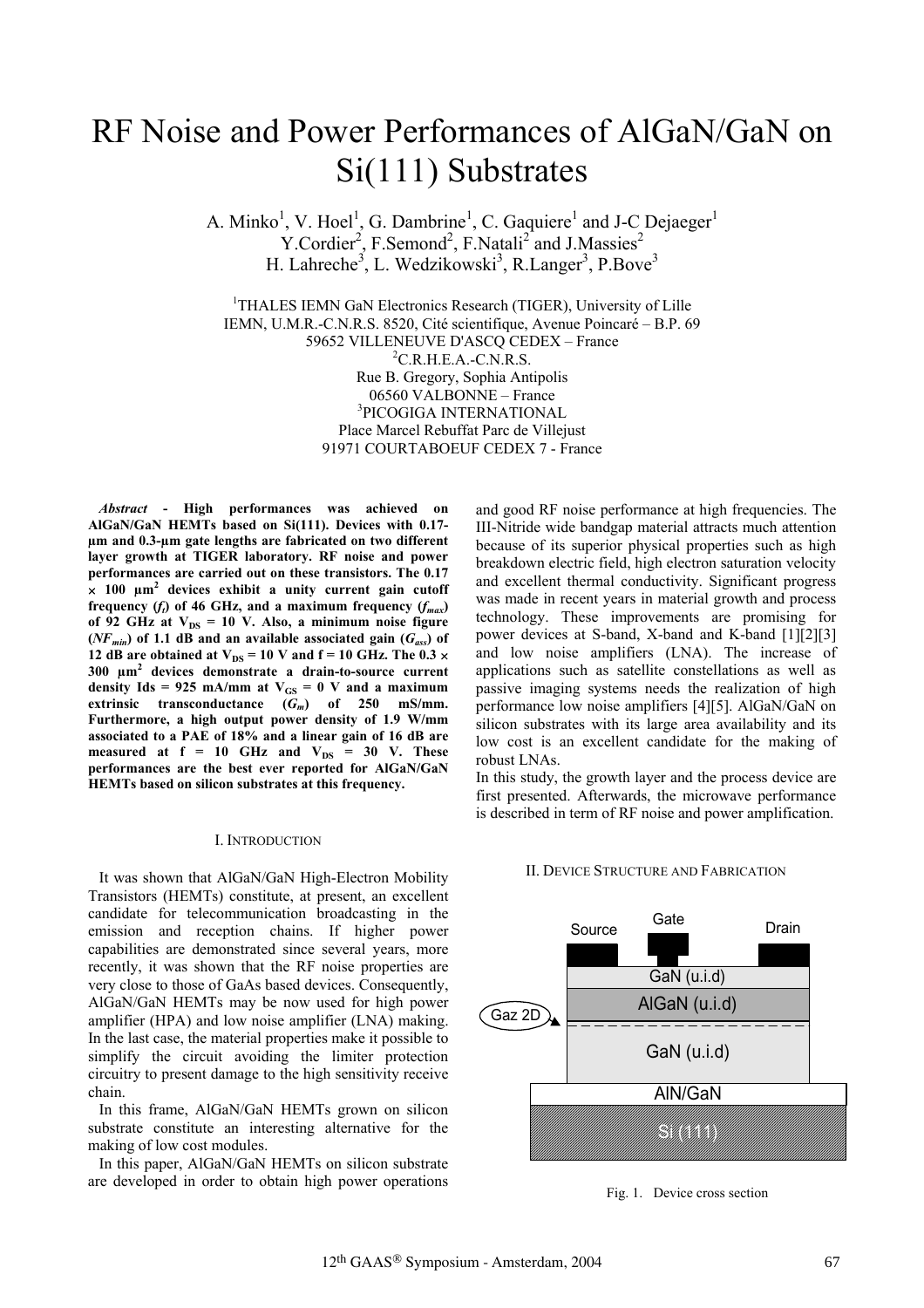In our experiment, two similar epitaxial layers are used. Both layers are obtained by Molecular Beam Epitaxy  $(MBE)$  grown on  $Si(111)$ . Device cross section is shown in Fig. 1. The first epitaxial layer (sample1) stems from CRHEA laboratory and it consists of 50 nm of AlN nucleation layer, 0.5 μm of GaN/AlN sequence, 1.5 μm of GaN buffer, 30 nm of  $Al_{0.26}Ga_{0.74}N$  barrier and 1 nm of GaN cap layer. Layers are undoped. The second epitaxial layer (sample2) is made by Picogiga International Company. The epilayer contains 40 nm of AlN nucleation layer, 250 nm of GaN layer, 250 nm of AlN layer, 2.5 µm of unintentionally doped GaN buffer, 25 nm of  $Al_{0.31}Ga_{0.69}N$  barrier and 1 nm of unintentionally doped GaN cap layer. Both layers present high resistivity substrates.

Device isolation is achieved by Reactive Ion Etching  $(RIE)$  using a  $SiCl<sub>4</sub>$  gas. Ohmic contacts are formed using a Rapid Thermal Annealing (RTA) of evaporated Ti/Al/Ni/Au (12/200/40/100 nm) metallization at 900°C during 30s under nitrogen atmosphere. The gate to source  $(L_{gs})$  and the source to drain  $(L_{gd})$  device spacing are respectively 1 µm and 1.5 µm. T-gates are made by using a bilayer PMMA/MMA-MAA resist scheme and a Pt/Ti/Pt/Au (25/25/25/300 nm) metallization.

### III. RESULTS AND DISCUSSION

The DC characteristics measured on both samples using a HP4142B modular source and monitor, show good static drain currents. Sample1 device  $(0.17 \times 100 \mu m^2)$ gives a maximum drain current  $I_{DS} = 550$  mA/mm at  $V_{GS}$  $= 1$  V and V<sub>DS</sub> = 10 V. Pinch-off voltage is close to -6 V. At 10 GHz, the intrinsic transconductance  $(g_m)$  shows a peak value of 215 mS/mm at  $V_{GS}$  = -3.5 V and  $V_{DS}$  = 10 V.

characteristics of sample2 device is shown in Fig. 2 and the corresponding transfer characteristics are given in Fig. 3 Regarding sample2 device, a maximum drain current  $I_{DS}$  = 925 mA/mm is obtained at a gate bias of 0 V and a drain bias of 5 V. An extrinsic peak transconductance  $(g<sub>m</sub>)$  of approximately 250 mS/mm is measured at a gate bias of - 3.25 V for  $V_{DS} = 10$  V. Typical output



Fig. 2. Typical output characteristics of a  $0.3 \times 300 \mu m^2$ sample2 device

It was noted that less current is measured on sample1 devices due to poor ohmic contact resistance value (2  $\Omega$ .mm) instead of 0.7  $\Omega$ .mm on sample2 device. These values are measured by the Transmission Line Method. The oh mic contact scattering contitutes a difficulty in the process of devices grown on silicon substrate.



Fig. 3. Transfer characteristics of a  $0.3 \times 300 \text{ nm}^2$ sample2 device on a silicon substrate

The S-parameters are carried out using a HP8510C network analyzer connected to Picoprobe probes in the .5 to 50 GHz frequency range. The values of the unity 0 current gain cutoff frequency  $(f_t)$  and the maximum frequency of oscillation  $(f_{max})$  are determined by the extrapolation of the  $|h_{21}|$  and Mason's gain using a -20dB/decade regression (see Fig. 4). In Fig. 5, the  $f_t$  and the  $f_{max}$  progression are shown versus drain current on sample1. In these measurements the drain was biased at 10 V, while the gate was biased between  $-3.4$  V and 0. RF measurement is performed on both epitaxial layers.



Fig. 4. Short circuit current gain  $(|h_{21}|)$  and maximum available gain (MAG) of  $0.17 \times 100 \mu m^2$  AlGaN/GaN HEMT on Si(111)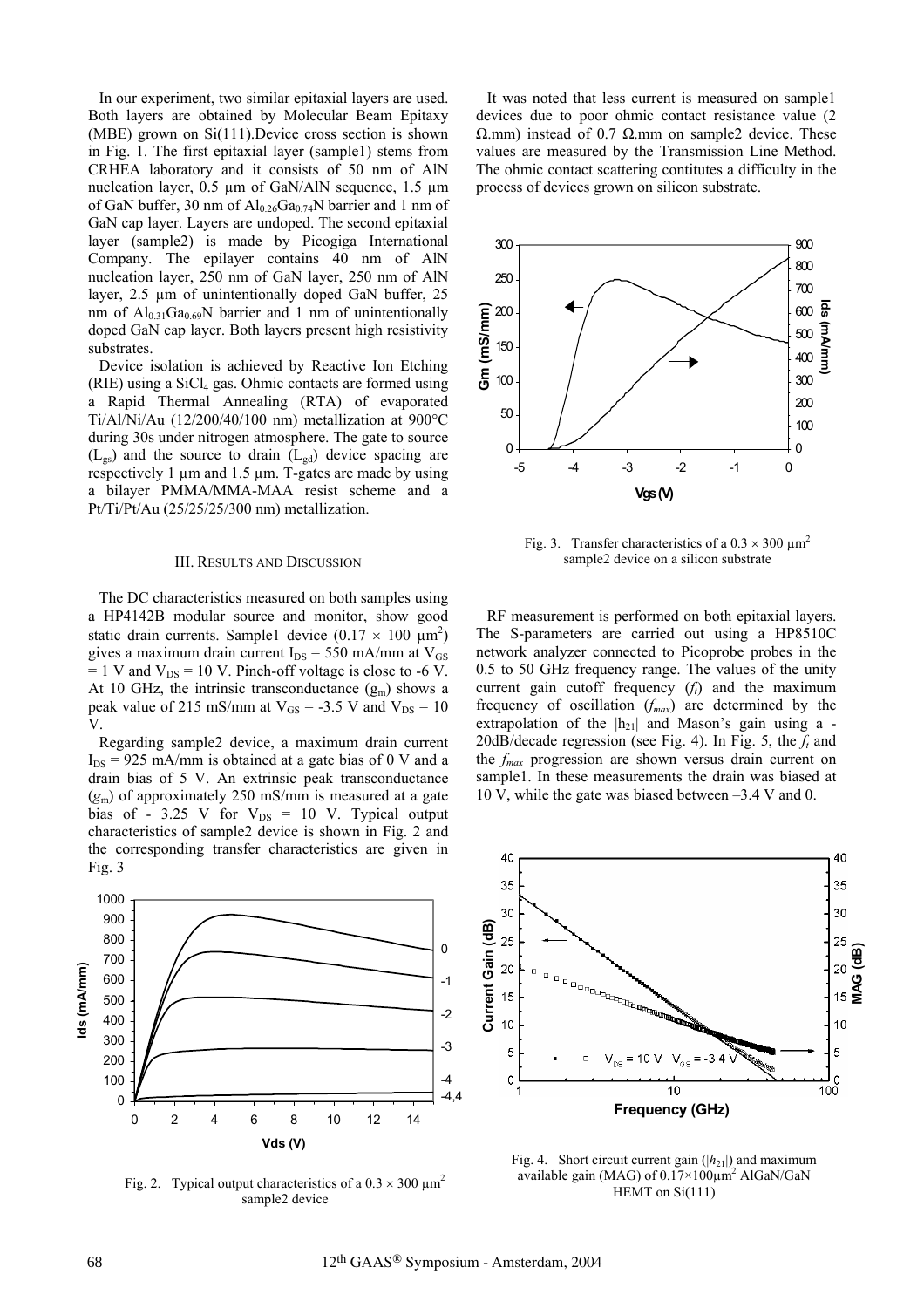The intrinsic  $f_t$ , and  $f_{max}$  values are respectively 46 GHz and 92 GHz at  $V_{DS}$  = 10 V for the sample1 device, and 30 GHz, 72 GHz at  $V_{DS}$  = 15 V for the sample2 device. It is a good  $(f_{max}/f_t)$  ratio in both cases.



Fig. 5. *ft* and *fmax* progression versus drain current on the sample1 device

The noise performance is measured on sample1 using a HP8570B noise figure meter, a HP8970B noise figure test set and a HP8510C Network Analyzer over 0.5 to 50 GHz frequency range.



Fig. 6. Minimum noise figure and associated gain against gate bias for a  $0.17 \times 100 \mu m^2$  sample1 device

the gate bias. At  $V_{DS} = 10$  V and  $V_{GS} = -4.1$  V, a minimum noise figure  $(NF<sub>min</sub>)$  of 1.1 dB and an available associated gain  $(G_{ass})$  of 12 dB are measured at 10 GHz. Fig. 6 shows *NFmin* and *Gas*<sup>s</sup> measured at 10 GHz versus

Fig. 7. Shows *NFmin* and *Gass* as a function of frequency. The straight line in this figure is a linear fit to the minimum noise figures measurements. For these measurements, devices were biased at  $V_{DS}$  = 10 V and  $I_{DS}$  $= 92$  mA/mm.

This shows that AlGaN/GaN HEMTs on silicon present a very interesting noise performance in the X-band. With conventional value of  $R_c$  (close to 0.5  $\Omega$ .mm), this

d evices could present a NF*min* close to 0.8-dB at 10 GHz. To our knowledge, these results are the best *NF*<sub>min</sub> associated to the highest *Gass* for AlGaN/GaN HEMTs on silicon substrate.



Fig. 7. Minimum noise figure and associated gain at 10 GHz versus frequency for a typical  $0.17 \times 100 \mu m^2$  AlGaN/GaN HEMT

Large signal power measurements are also performed at 10 GHz on sample2, using on wafer load-pull and automated load-pull station with computer controlled mechanical tuners from Focus Microwaves.

At a drain voltage of 25 V and a gate voltage of  $-3$  V corresponding to AB operating mode, an output power density of 1.7 W/mm was achieved at maximum PAE of 20 % associated to a linear gain of  $13.7$  dB.(see Fig. 8).



Fig. 8. HEMT power characteristics at 10 GHz for  $V_{DS}$  = 25 V (sample2)

Devices were then measured at  $V_{DS} = 30$  V and  $V_{GS} = -$ 3 V under class AB operation too. Devices show good performance. An output power density of 1.9 W/mm associated to a maximum power-added efficiency (PAE) of 18%, a linear gain of 16 dB and a power gain of 10 dB are measured. Fig. 9 shows the large signal performance of the  $0.3 \times 300 \mu m^2$  sample2 device at 10 GHz. To our